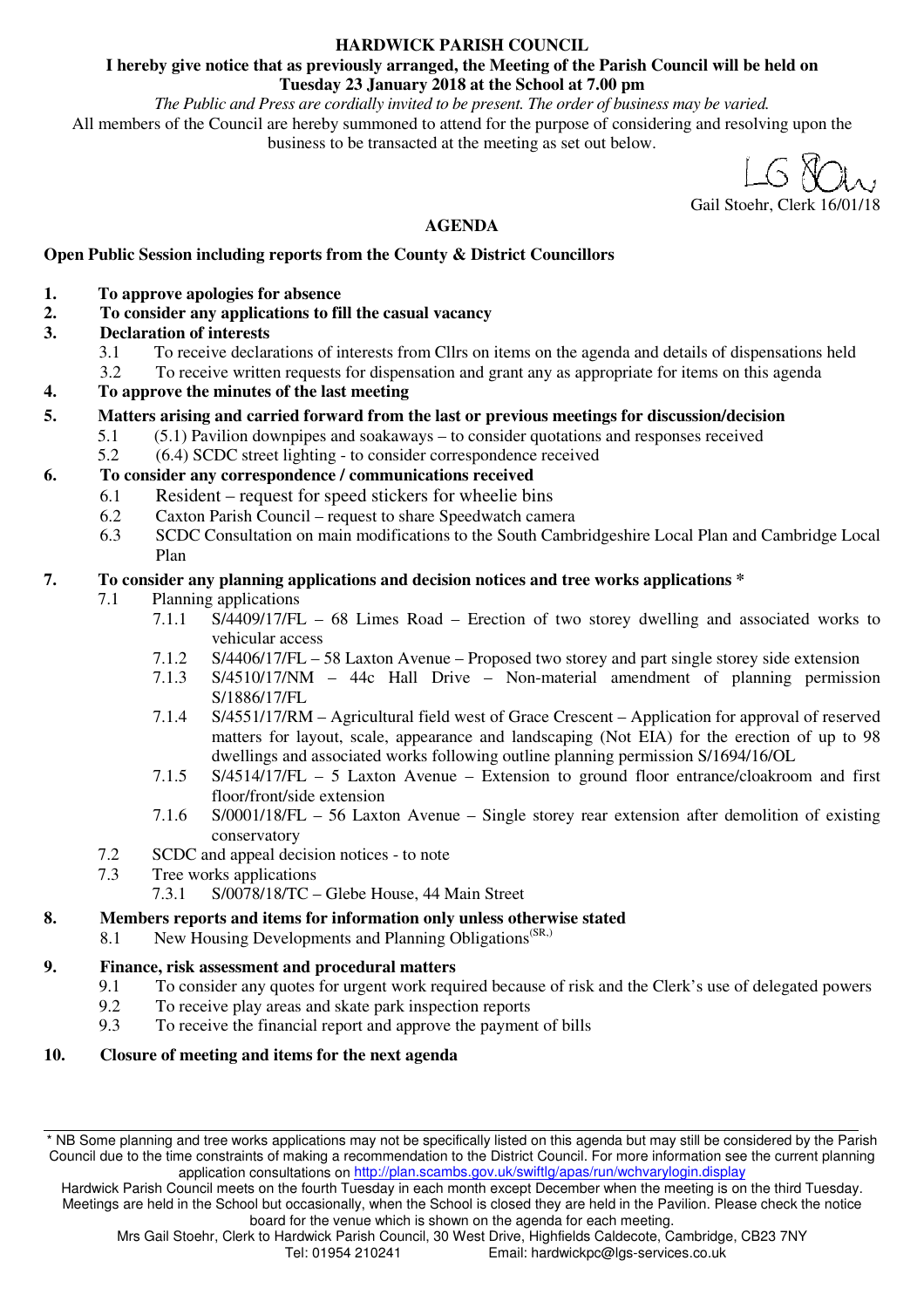Report on pavilion guttering and actions to date

The minutes record

## March 2015

8.1 RESOLVED in response to HSSC's request for new deeper and wider guttering at the front of the pavilion to get the guttering checked and cleared of any leaves. RESOLVED that members will look at the pavilion and guttering before considering if new guttering is required at the front of the pavilion.

## April 2015

- 4.5 (8.1) To consider quotes for guttering at the Pavilion and decide the scope of works RESOLVED to accept the quotation from WJ Lumb for £425.00. (Prop AG, 2nd PJ)
- 6.7 HSSC pavilion guttering problems to consider report from Coulsons RESOLVED to note the Clerk had used her delegated powers to arrange a temporary repair of the guttering at the pavilion. RESOLVED to note the problem with the roof and the guttering and to await the quote from Coulsons before considering the matter further.

## November 2015

4.3 (6.7) HSSC – pavilion guttering problems – to consider quotation for repair RESOLVED as only one quote had been received and roof trusses were not included to defer the matter to the next meeting. The Chairman was appointed to seek clarification from the HSSC regarding the work required.

December 2015

4.2 (4.3) HSSC – pavilion guttering problems – to consider what work is required RESOLVED following consideration of three quotations, to accept the quotation from Giove Builders in the sum of £1650.00 plus VAT as the cheapest quote. (Prop AG, 2nd PJ, carried with 1 abstention)

March 2017

Clerk report - 6.9 HSSC – Guttering and fencing

Jerry Burford, HSSC Manager has written "We are still having a few problems with the guttering, I'm not sure if it was ever sorted, the rain was pouring over the gutter the other day at the front of the building and there are several leaks and the back.

6.9 HSSC – Guttering and fencing

RESOLVED, given the continuing problems with the guttering, to ask Ian Giddings if he would be able to clean the gutters on the Pavilion and report back on the cleaning and maintenance requirements to the next meeting.

## April 2017

5.6 (6.9) HSSC Guttering – to consider report and recommendation RESOLVED to receive the report from Ian Giddings and to obtain quotations for the work required, plus the fascias. (Prop SR, 2nd PJ, unanimous)

May 2017

9.4 (5.6) HSSC Guttering – to consider quotations if received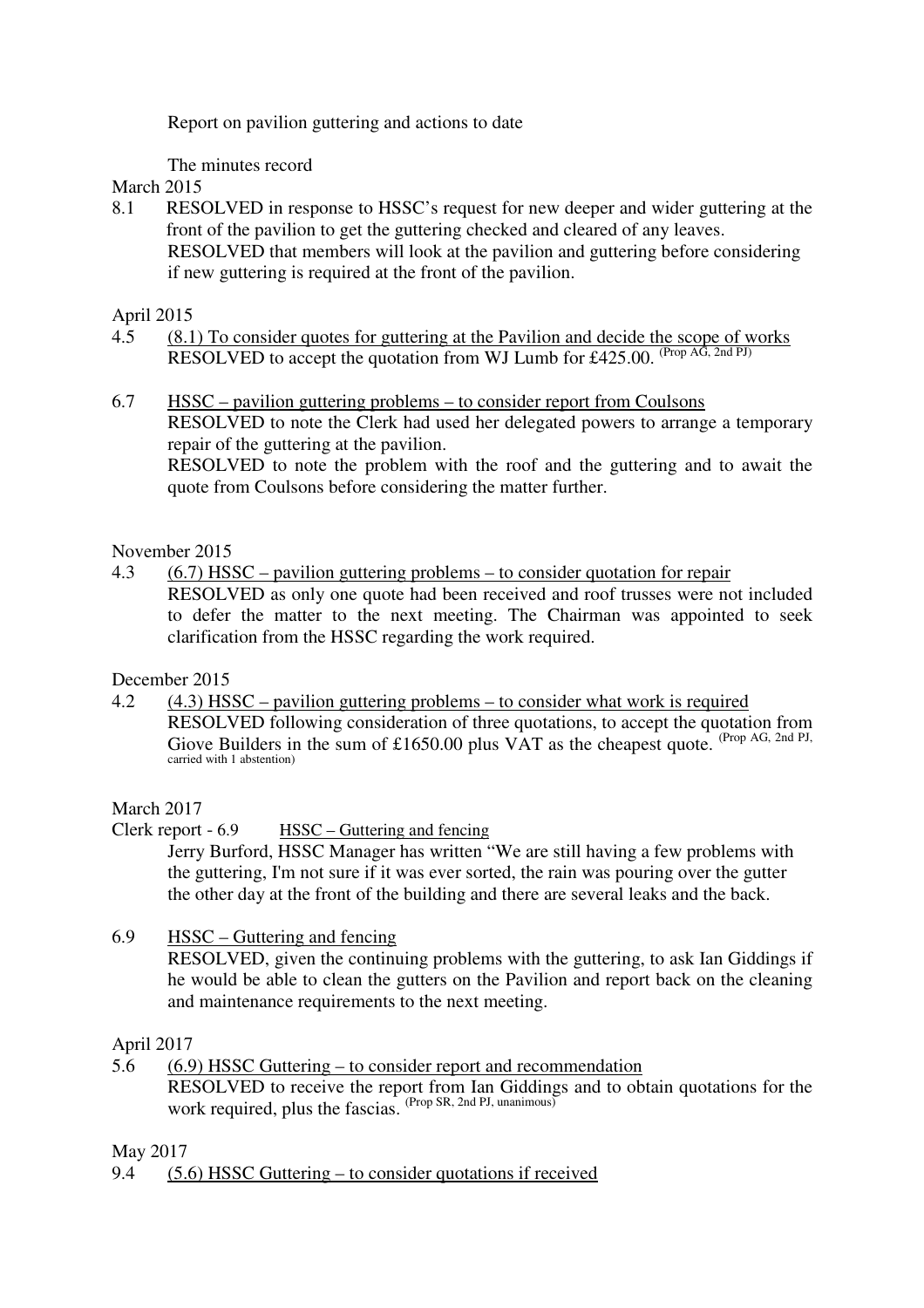RESOLVED as only one quote had been received and two were outstanding, given the pressing need to replace all the fascias to suspend financial regulations and accept the quotation from Coulsons for the guttering cleaning and repair and to delegate to the Clerk and the Chairman together to get Coulsons to also do the fascias resolving the matter expeditiously.

June 2017

6.1 RESOLVED to note the following action taken by the Clerk and Chairman together under delegated powers to

accept Coulson's quote of £3727.00 plus VAT to over clad the existing fascias plus clean out all the gutters and repair the broken section at £630 plus VAT, as the existing fascias were sound enough to be over clad and the fascias won't require any further maintenance for approx 10 years.

As required by the CDM Regulations 2014, the Clerk and Chairman appointed Coulsons as both the Principal Contractor and Principal Designer at no cost to the Council.

The Clerk has spoken to Coulsons who have said that in their opinion the soffits are sound and the only issue they can see is that they don't match the colour of new cladding. This could be overcome by staining them.

Following a correspondence from HSSC Manager tht the guttering was overflowing again the Clerk asked Coulsons to revisit and check the guttering again and they responded "We have been to site and the guttering has been fitted correctly the problem was most likely due to the volume of rain we had in that storm.

That aside there are no down pipes on the rear of the property at all some 60 m of guttering has no outlets you need to get someone to survey / advise on the size of soak away required to take the volume of water that would be discharged by an additional 4 - 5 down pipes that need to be fitted in order to prevent this happening again.

We can provide you with a quote for doing the works once we know how big the soak away will need to be.

You could try speaking to south Cambridgeshire building control I believe that you come under their control they are very helpful and may be able to offer you advise on this issue."

#### September 2017

6.3.1 Request for repairs to guttering

 RESOLVED having considered the Chairman's verbal report on his enquiries with SCDC that building regulations recommended that a soakaway of 1 cubic metre per downpipe be provided, to seek quotations for two more downpipes with 1 cubic metre soakaways around each. (Prop AG, 2nd SR, carried with 5 in favour and 1 against)

#### October 2017

5.3 (6.3.1) Pavilion downpipes and soakaways – to consider quotations if received RESOLVED to defer this item to the next meeting until quotations had been received.

#### November 2017

5.1 (5.3) Pavilion downpipes and soakaways – to consider quotations received RESOLVED as only one quote had been received, two have declined and two other companies have expressed interest to defer to the next meeting (Prop AG, PJ 4 in favour and 1) abst)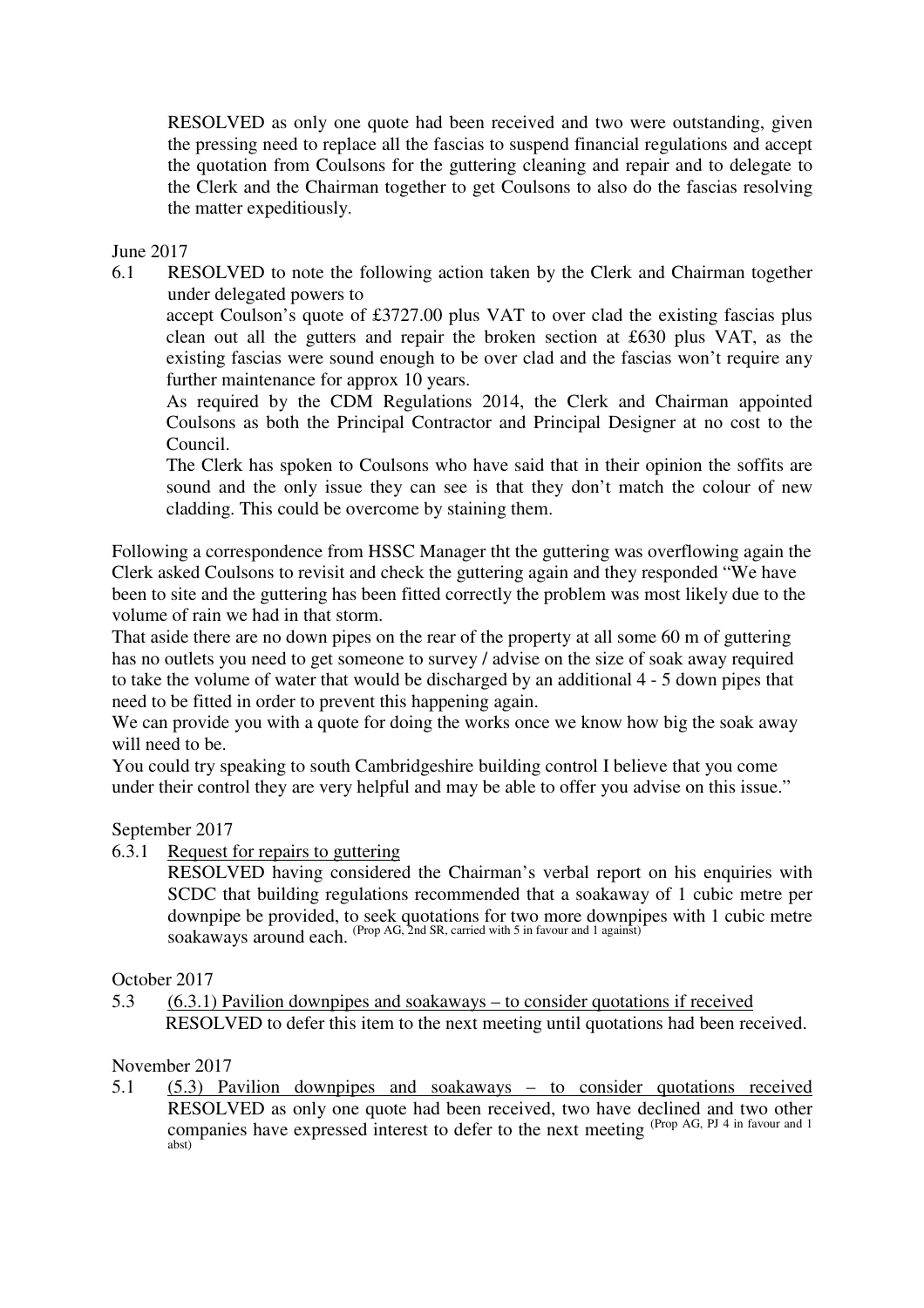December 2017

5.1 (5.1) Pavilion downpipes and soakaways – to consider quotations received RESOLVED given that the quotations received were not like for like, to defer this item to the next meeting, to seek another quotation, and to return to Carters requesting a quotation for two downpipes with soakaways and seeking a recommendation from them as to the optimum number required.

RESOLVED also to ask the manager of HSSC to report on the current situation and how long the excess water takes to drain away/how long it is lying for.

Quotes received to date from Coulsons, Carters and Impington Rooflng Services have been circulated to Parish Council Members.

Impington roofing Services have said "The quotation was to supplying and fit 1 no downpipe as stated, we would not do any works to the soakaway only fitting our downpipes so the water runs into it."

Responses are awaited at the time of writing quotes are awaited from Jackson Builders, Lumb, Abbey Guttering; Roofing Cambridge and Wavin (suggested by Cllr Joslin) In addition 2 other companies (Alpha Roofing and Peter Saunders) have declined to quote

Further information is awaited from Coulsons, Carters and HSSC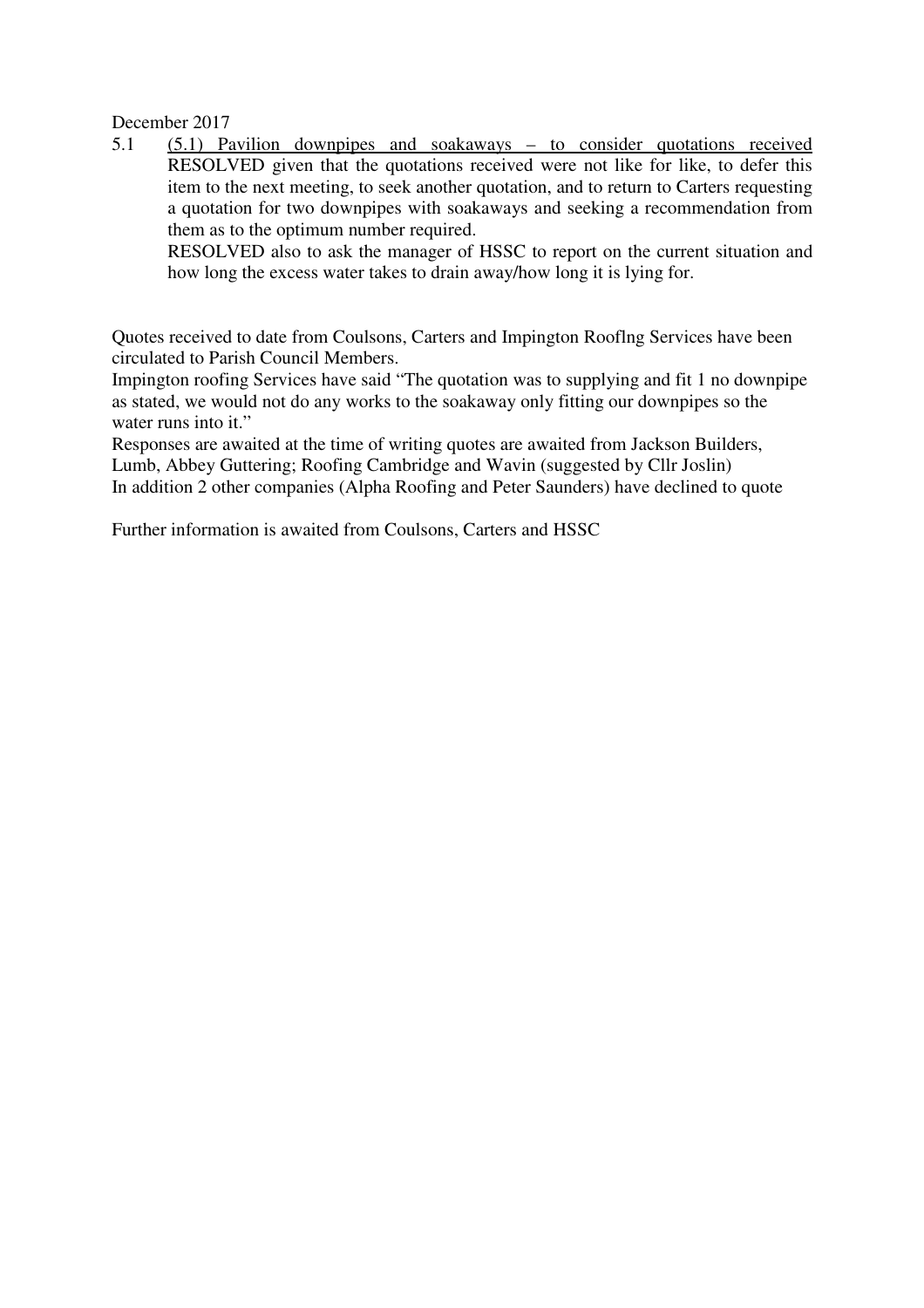## **CLERK REPORT TO HARDWICK PARISH COUNCIL MEETING ON 23 JANUARY 2018**

- 1. Apologies for absence to be reported at the meeting.
- 2. To consider any applications to fill the casual vacancy None received at the time of writing.
- 3. Declaration of interests members should declare their interests state why they have an interest, the type of interest held and if they have a dispensation state this and the extent of their dispensation i.e. to either speak or speak and vote.
- 4. To approve the minutes of the last meeting on 12 December 2017 (attached)
- 5. Matters arising and carried forward from the last or a previous meeting for discussion/decision
- 5.1 (5.1) Pavilion downpipes and soakaways to consider quotations received
	- Quotations will be brought to the meeting if received.

### 5.2 (6.4) SCDC street lighting – to consider correspondence received The Parish Council responded formally to SCDC's offer expressing the Council's interest in the offer but first seeking clarification on the points raised at the meeting. A response is awaited at the time of writing.

Cllr Chamberlain also raised queries as follows:

"The Parish Council have asked a couple of questions for their information but were nevertheless in favour of proceeding with the change to LEDs.

The questions are as follows:

- 1. Does the improved section of pavement get additional lights as it is very dark along that narrow stretch?
- 2. Can you please breakdown where the monies are coming from, how much is Section 106 funding from Grace Crescent and how much from elsewhere?

I told the Chairman that I would respond in due course to the questions raised."

Helen Taylor's response below:

"I have tried to answer your questions below. I also note a further email from Stephen Rose regarding your intended use of the S106 monies and so I have copied Stephen into this response. Apologies again for not being in attendance at the meeting. I would be happy to meet with you next week if you would find this helpful?

1. I have not yet reponded to the developer who has requested a design brief for the lighting on the short section of Main Street they are widening. I assume it is this you are referring to? South Cambs are not in a position to provide for the ongoing maintenance and therefore adoption of additional lighting in the district, so any additional lighting would need to be adopted and maintained by another party. I understand that the County Council will not adopt any further lighting in this area as they have advised that there was no need for this. On this basis our intension was to advise the developer to replace the lights with the same number but with these being LEDs. The developer is keen to get a response on this asap.

2. We do not yet have a cost for the upgrade until the lights have been inspected and quotations have then been received. However, we currently estimate a cost of around £16k. The S106 monies would then cover the majority of this cost, with any additional cost being covered by SCDC. The LED demonstrations in Hardwick and Ikleton were agreed as a package, currently estimated at around £24K with a contribution of the S106 monies."

## Cllr Rose replied as follows:

"Helen, your response is somewhat unexpected; the s106 monies were for the improvement of lighting in Hardwick (not Ickleton) for the stretch of road between the Blue Lion and Cahills Corner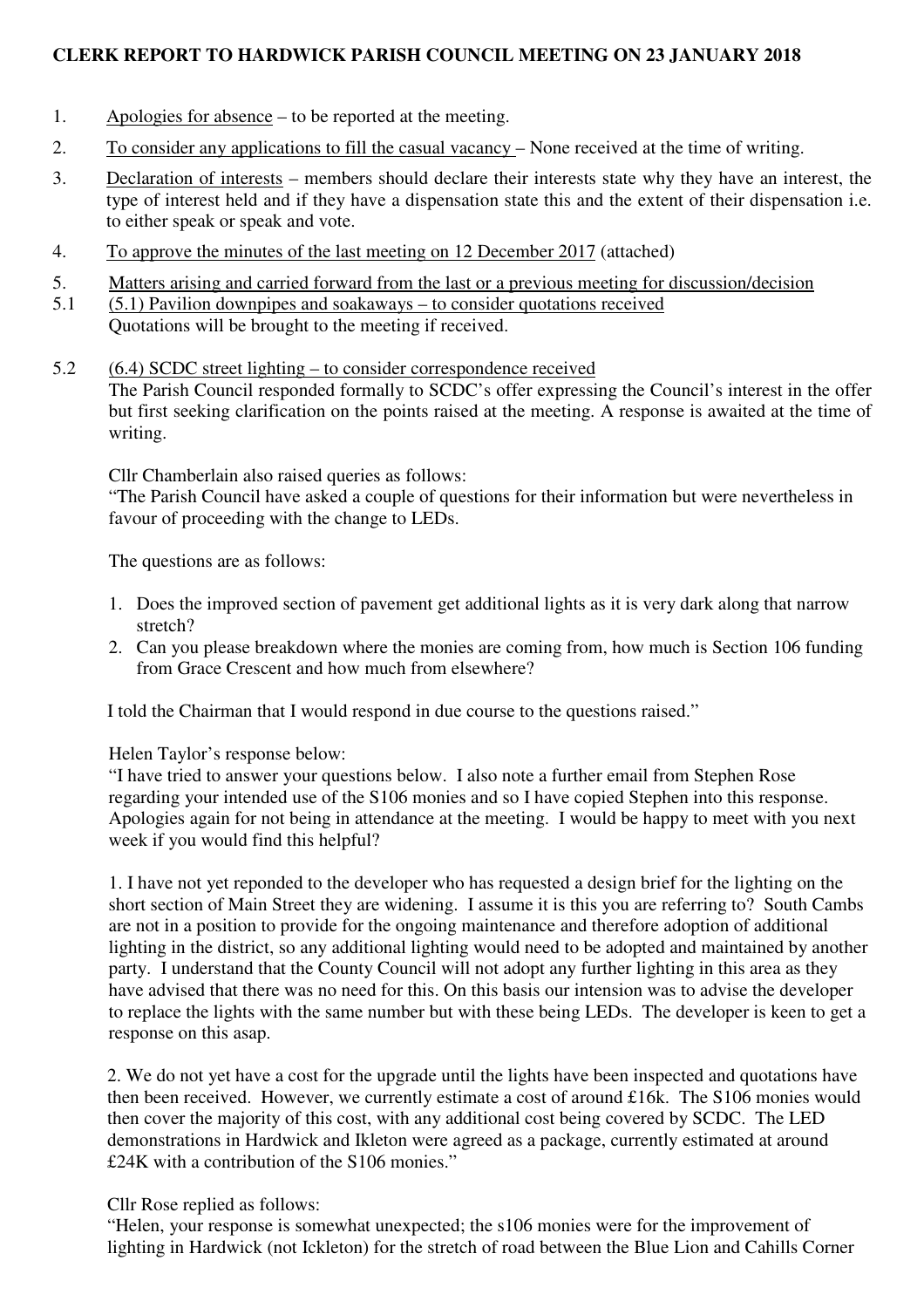this being identified as in need of improvement because of the new development at Grace Crescent. I thought I understood there would be a scheme to address this issue; now I am not sure.

It seems that the s106 monies promised are now being used primarily for improvements to lighting elsewhere in the village and in Ickleton without dealing with the issue at the south of Hardwick. There must be some mistake. Perhaps I am reading this incorrectly but some clarification is needed before proceeding further."

Ms Taylor's clarification is below:

"I may have not have been clear in my last email. The S106 is to be used in Hardwick only with SCDC picking up the anticipated additional costs for the upgrade in Hardwick."

Cllr Rose further enquired:

"Please can you say what the total costs in Hardwick will be before s106?

It was a condition of the Grace Crescent development that the path from the south of the village to the centre of the village would be improved particularly the dark area between the Blue Lion pub and Cahills corner (corner of Cambridge Road and High Street); £15,000 was provided for this; my concern is that it is being used for other purposes albeit possibly still within the village.

Further clarity would be welcomed."

Ms Taylor:

"We do not have definite costs for Hardwick yet until the lights have been inspected and quotations for costs have been received. We can only estimate costs at around £16k for Hardwick at present.

With regards to the condition you noted. Apologies but I have not been able to identify this within the planning documents I was provided. I will seek some clarity from our planning department next week to ensure I have all relevant documents. If you have anything I can go to them with, this would be helpful."

Cllr Rose emailed the Chairman as below:

"This was the last email I got from Helen.

I sent her the planning obligation agreement attached and referred her to page 15.

| "Street Lighting Contribution" | means a contribution of $£15,000$ towards the provision |  |
|--------------------------------|---------------------------------------------------------|--|
|                                | and maintenance of street lighting which will benefit   |  |
|                                | the Development;                                        |  |
|                                |                                                         |  |

The background to this is that the development planned for the South of the village significantly increases the number of people needing to travel to and from there to the schools, shops, busses etc. all of which are at the northern end of the village. There is other supporting evidence for this that I am sure I could dig out given time but it seems to me that the planning obligation agreement is clear enough.

There is a footpath but the section between the Blue Lion pub and Cahill's Corner (corner of Cambridge Road and Main Street) is narrow and very poorly lit.

After several discussions with the Planners it was established that the lighting along this stretch of road was the responsibility of SCDC and that they had the power to improve the lighting.

The developers agreed to provide £15,000 to improve the lighting along this stretch of road as being "for the benefit of the development".

The £15,000 should be used towards the provision and maintenance of street lighting along this stretch of road and not for the benefit of residents in the north of the village. I would like SCDC to confirm that the money will be spent for this purpose.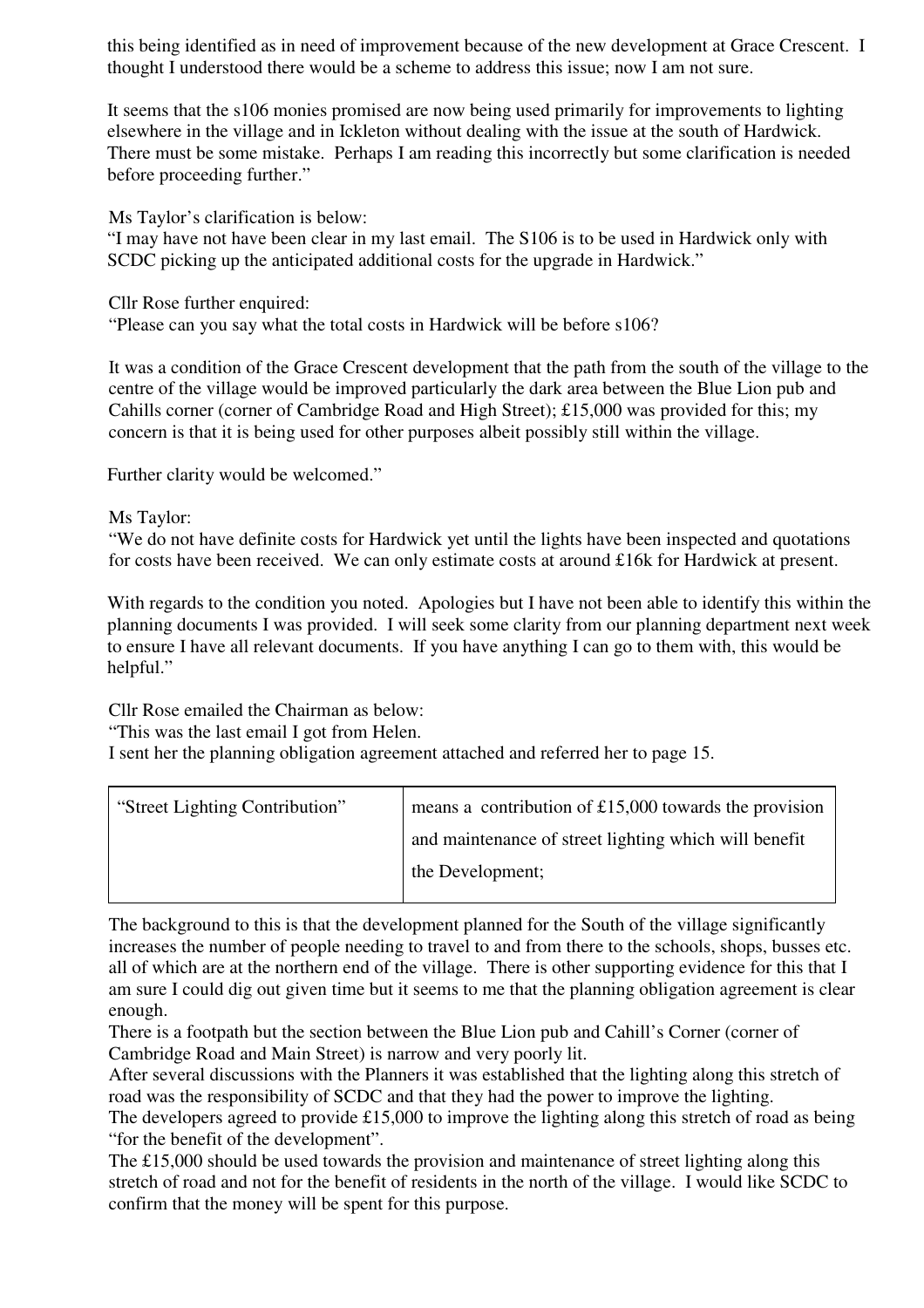There seems to be some debate as to whether or not this section is or is not adequately lit. I am not an expert but I assume there are standards by which such matters can be measured. I am happy to do a site visit at night with SCDC.

As a layman I would be keen to suggest to SCDC that what is needed is the same level of lighting that CCC provides beyond Cahill's Corner and that they should devise a costed scheme to achieve this towards which the promised £15,000 would be used.

If further funds are required then I think that the Parish Council should consider providing this as it has done in years past for improvements to street lighting."

The Chairman responded:

"Thank you for your reply and it mirrors exactly what I told Paul Quigley, I believe Helen Taylor supplied Grenville with some handouts which had the positions of the SCDC lights on them. We could check these and see how the positions vary between Main St and Cambridge Rd, and the number on each stretch of road. SCDC seemed opposed to putting more lights on Main St between the Blue Lion and Cahills Corner and only wanted to upgrade to LED's.

I think this needs careful consideration at the next PC meeting before we commit to upgrading all the lamps to LED's."

Papers from Helen Taylor attached.

- 6. To consider any correspondence/communications received
- 6.1 Resident request for speed stickers for wheelie bins

A Resident who contacted SCDC about wheelie bin speed stickers which has indicated they no longer supply these itself. The Resident has forwarded the guidelines and templates for 30 mph and 40 mph speed stickers received from SCDC in response. He writes:

"Have the PC ever considered the below? I see that most of The Eversdens, Kingston and some in Toft have them.

Only on show one day a week but ...."

Guidelines and templates attached.

6.2 Caxton Parish Council – request to share Speedwatch camera

Caxton Parish Council is trying to get a Speedwatch scheme up and running and wishes to ask whether Hardwick Parish Council would be willing to share its camera in return for a payment of £500.00 (the same as Toft Parish Council have paid).

## 6.3 SCDC Consultation on main modifications to the South Cambridgeshire Local Plan and Cambridge Local Plan

"The Cambridge Local Plan and South Cambridgeshire Local Plan were submitted for examination in March 2014. The plans set out how the development needs in the area will be met to 2031. The examination process is being carried out by independent planning inspectors to determine whether the Local Plans are 'sound' and have complied with the necessary 'legal requirements'.

You have received this email because you made comments on the local plans at an earlier stage during their preparation, or you are a consultee or have requested to be notified.

#### *Why are the Councils carrying out consultation?*

Following completion of examination hearings into the Cambridge Local Plan and South Cambridgeshire Local Plan in July 2017, the plans have reached the next key stage in the process. The Inspectors have now asked that consultation be carried out on Main Modifications which may be necessary in order for the Local Plans to be found 'sound', although this should not imply that they have come to any firm conclusions on the soundness of the Plans with or without these modifications.

The Councils are therefore consulting on the Main Modifications identified by the Inspectors and the associated Sustainability Appraisal of the Main Modifications. At the same time the Councils have published some Additional (minor) Modifications, such as typographical errors and factual updates.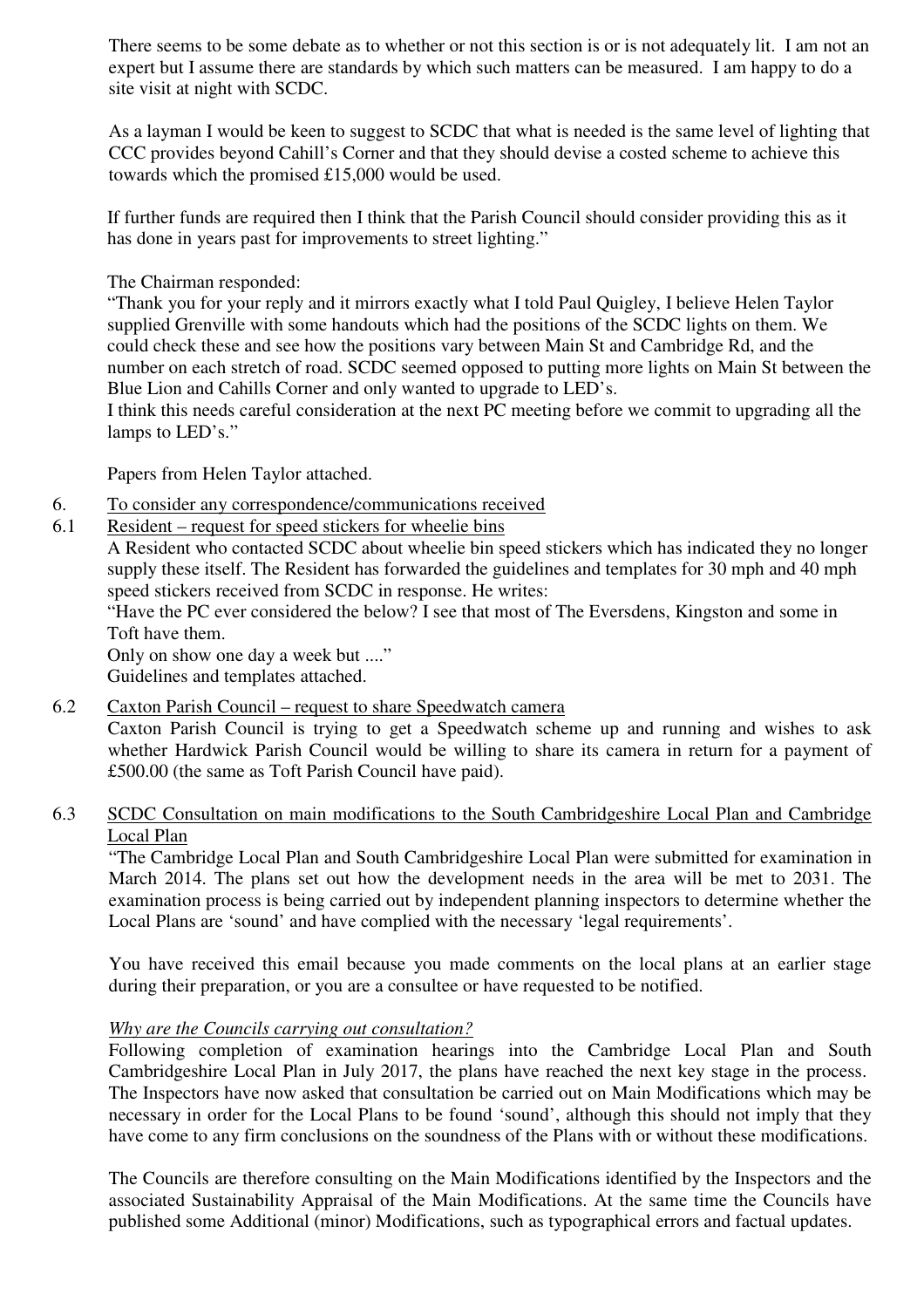#### *How and when can I make comments?*

Comments can be made between 9 am Friday 5 January and 5pm on Friday 16 February 2018.

Details of where you can view the consultation documents and how to submit comments can be found on the enclosed public notice, or alternatively please look at our websites: www.cambridge.gov.uk/mainmods or www.scambs.gov.uk/mainmods

#### *What can I make comments on?*

The Main Modifications Consultation Report explains the purpose of the consultation and includes schedules of modifications for each Local Plan. The modifications identify specific changes to the wording of the Local Plans submitted in March 2014 or to the associated Policies Maps; the modifications contained in the consultation document need to be read alongside the Local Plans:

- Cambridge Local Plan: www.cambridge.gov.uk/local-plan-review
- South Cambridgeshire Local Plan: www.scambs.gov.uk/localplan

This consultation does not repeat the consultations already carried out on the Proposed Submission Local Plans in Summer 2013 and the Proposed Modifications Joint Consultation in December 2015. As a result this consultation does not include modifications that have previously been consulted upon, unless that modification has been further amended subsequently. Where such amended modifications are included in this consultation, comments are only invited on the new parts of the modifications (bold text) and not earlier parts of modifications that have previously been consulted on. The 'provisional' modification from 2015 to allocate land south of Cambridge Biomedical Campus for employment development is included in this consultation, with revisions.

The Inspectors have advised the Councils to take a rigorous approach to accepting only those comments that relate to the published modifications. Any comments that go beyond commenting on the Main Modifications or the accompanying Sustainability Appraisal will not be registered.

#### *What happens next?*

The Inspectors will consider all the registered comments and decide whether any further hearings are required, or any issues need to be revisited. At the end of the examination process they will present their final conclusions in their Reports into the examination of each Local Plan. If the plans are found 'sound', with any necessary modifications, they would be able to be adopted by the Councils.

Please let us know if you no longer wish to be kept informed. If you have any queries, please do not hesitate to contact the planning policy teams at Cambridge City Council or South Cambridgeshire District Council.

We look forward to hearing from you. Yours faithfully Stephen Kelly Joint Director for Planning and Economic Development for Cambridge and South Cambridgeshire

## 7.1 Planning applications

NB Some planning applications may not be specifically listed on this agenda but may still be considered by the Parish Council due to the time constraints of making a recommendation to the District Council. For more information see the current planning application consultations on http://plan.scambs.gov.uk/swiftlg/apas/run/wchvarylogin.display

- 7.1.1 S/4409/17/FL 68 Limes Road Erection of two storey dwelling and associated works to vehicular access
- 7.1.2 S/4406/17/FL 58 Laxton Avenue Proposed two storey and part single storey side extension
- 7.1.3 S/4510/17/NM 44c Hall Drive Non-material amendment of planning permission S/1886/17/FL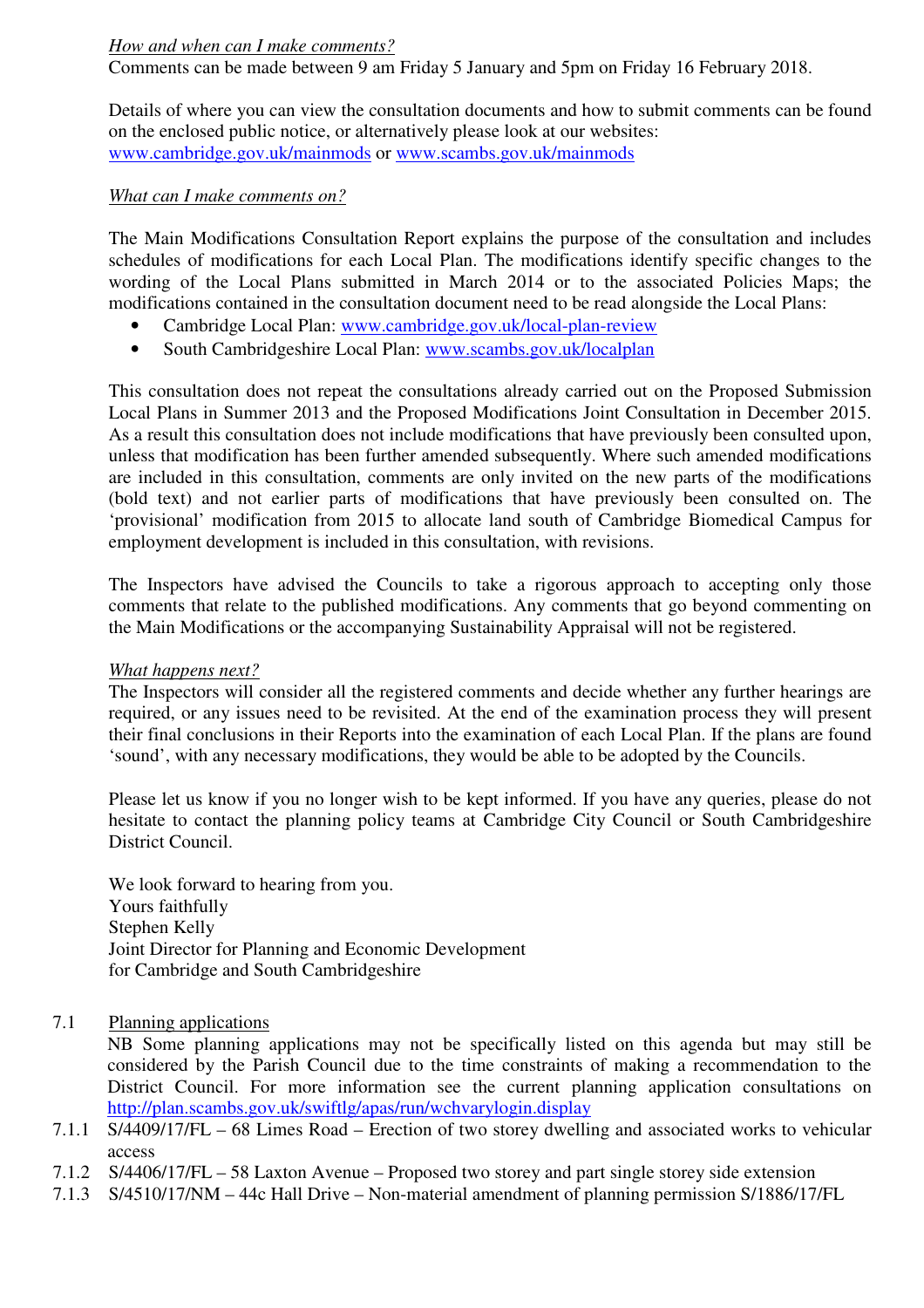- 7.1.4 S/4551/17/RM Agricultural field west of Grace Crescent Application for approval of reserved matters for layout, scale, appearance and landscaping (Not EIA) for the erection of up to 98 dwellings and associated works following outline planning permission S/1694/16/OL
- 7.1.5 S/4514/17/FL 5 Laxton Avenue Extension to ground floor entrance/cloakroom and first floor/front/side extension
- 7.1.6 S/0001/18/FL 56 Laxton Avenue Single storey rear extension after demolition of existing conservatory
- 7.2 SCDC decision notices and Planning Inspectorate Appeal Decision
- 7.2.1 S/3749/17/DC 303 St Neots Road Discharge of conditions 4 (Materials) and 5 (Boundary treatment) of planning permission S/0629/17/FL – Permission granted.
- 7.2.2 S/3911/17/FL 59 Ellison Lane Two storey side extension Permission granted.
- 7.2.3 S/3677/17/LB The Old Victoria Farmhouse, 26 Main Street Works to reinstate inglenook fireplace (current dining room) and installation of a wood burner. Installation of a chimney liner and wood burning stove (study) – Permission granted.
- 7.3 Tree works applications

Tree works applications may now be viewed on the SCDC Planning Portal. NB Some tree works applications may not be specifically listed on this agenda but may still be considered by the Parish Council due to the time constraints of making a recommendation to the District Council. For more information see the current tree works application consultations on http://plan.scambs.gov.uk/swiftlg/apas/run/wchvarylogin.display

- 7.3.1 S/0078/18/TC Glebe House, 44 Main Street
- 8. Members' reports and items for information only unless otherwise stated
- 8.1 New Housing Developments and Planning Obligations Cllr Rose to report.
- 9. Finance and risk assessment and procedural matters
- 9.1 To consider any quotes for urgent work required because of risk and Clerk's use of delegated powers The new gate for to allow triple buggie access turned out to be not wide enough and so Kompan have taken out one post where the gate returns to and then installed a new post, cut back existing fence and attached fence to new post and manufactured a new gate closer which will now allow the larger buggies through the gate. The sum for this work is £600 which is significantly cheaper than the quote Kompan submitted originally and which was accepted by the Council.
- 9.2 To receive play areas and skate park inspection reports
- 9.3 To receive the financial report and approve the payment of bills attached
- 10. Closure of Meeting and items for the next agenda The next meeting will be on 6<sup>th</sup> February to set the budget and precept.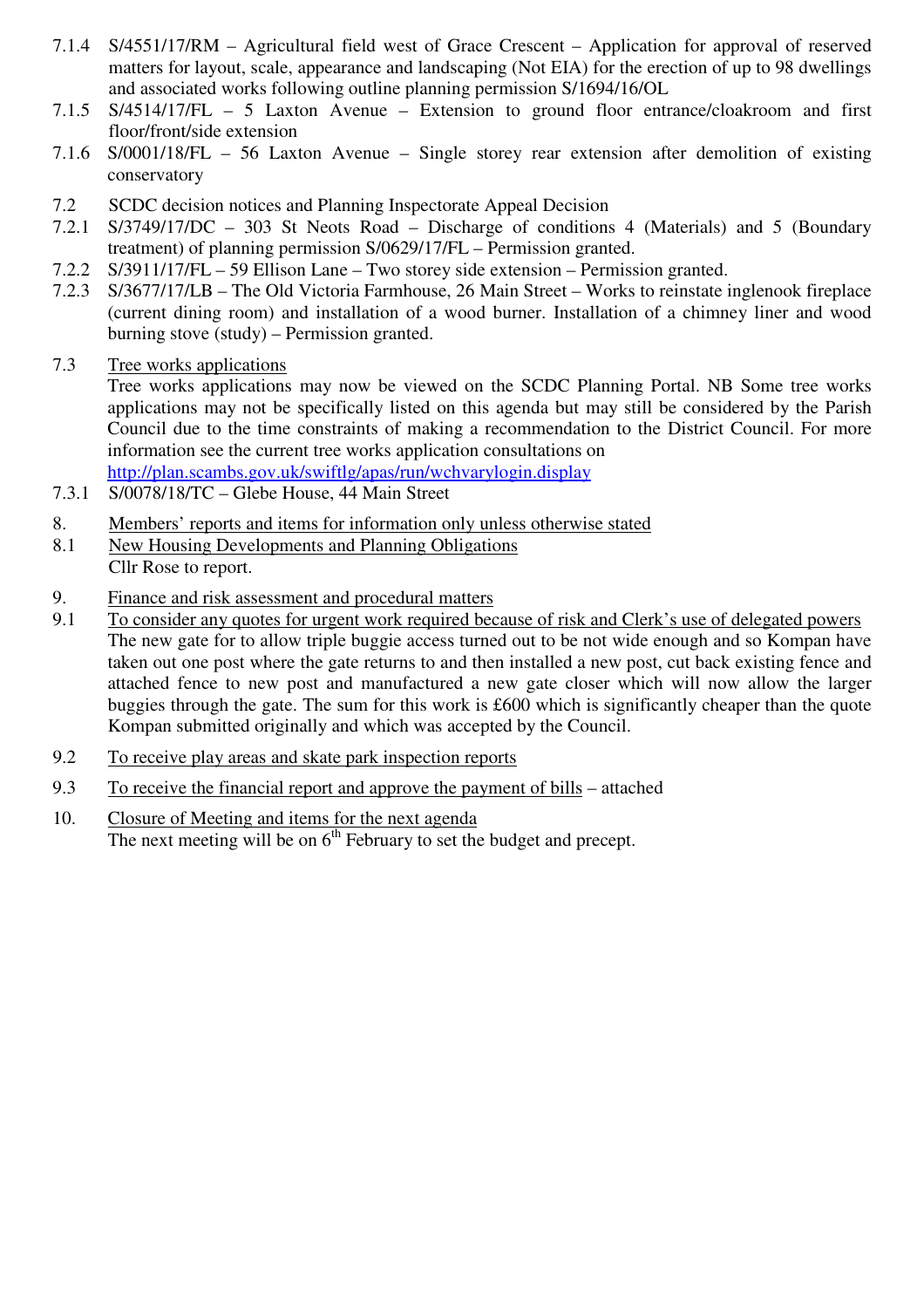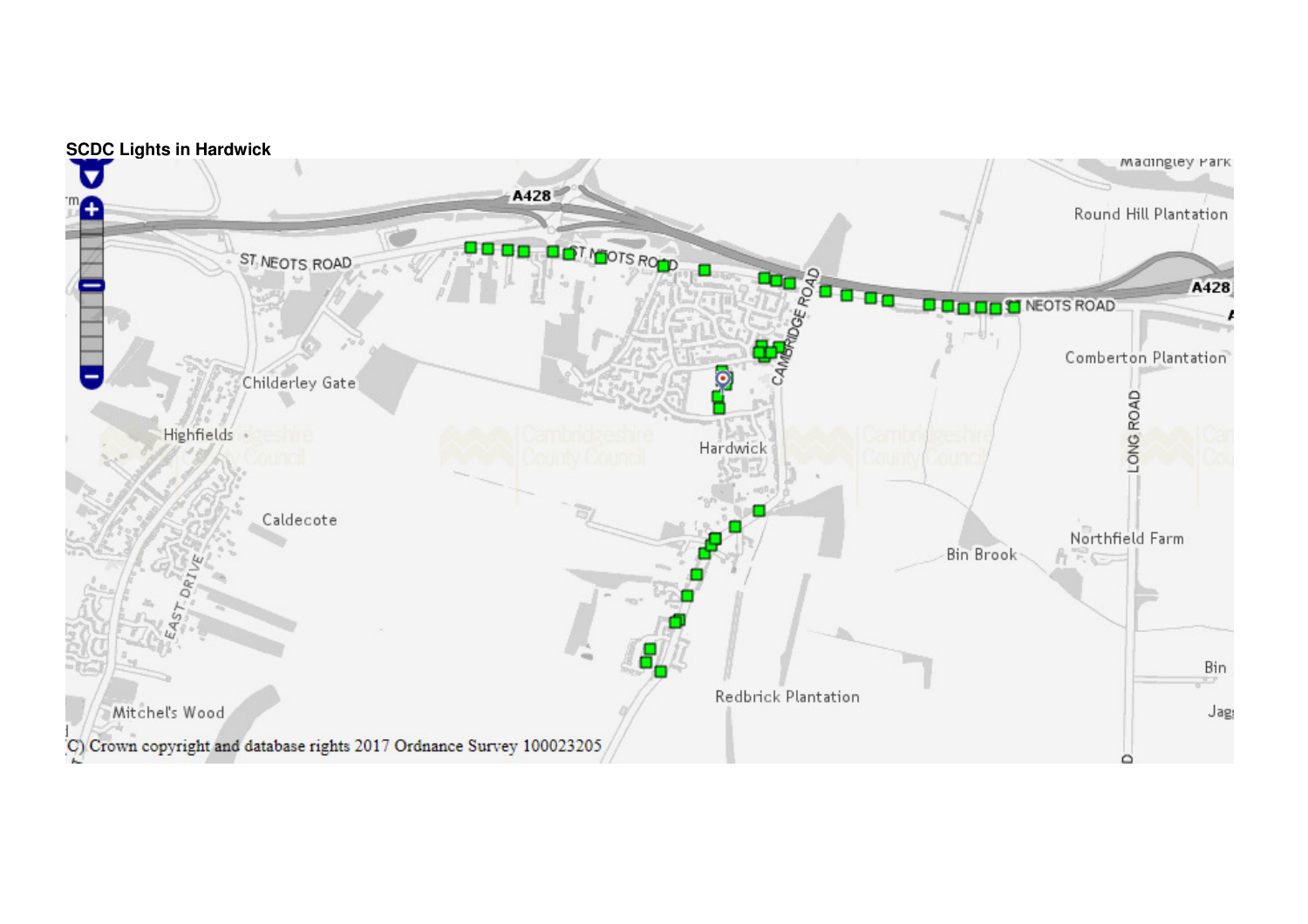## **DRAFT - Proposed upgrade to SCDC street lights in Hardwick**

### **Background**

South Cambridgeshire District (SCDC) is currently responsible for the maintenance of 1792 street lights within villages across the district and Parish Councils pay for electricity costs for the lights that fall within their areas.

The traditional sodium lamps used in almost all of these lights will be phased out by 2020 and many local authorities are in the process of upgrading, or will have plans to upgrade their street lights to LEDs in the near future given the financial and environmental benefits – generally reducing at least 50% savings in energy use.

LEDs have also been shown to improve the quality of street lighting. They are more focused, improving night-time visibility and reducing light spillage onto residential properties, with the potential to reduce vehicle accidents and crime.

To inform the required changes to SCDC street lights, as traditional sodium lights are phased out, two demonstrations of LED lamps are proposed in the parishes of Ickleton and Hardwick.

#### **Aims**

The demonstrations aim to ensure that the LEDs in situ achieve at least the same lighting levels as existing SCDC streetlights and cause no demonstrable negative impact in communities. They also aim inform to next steps regarding all SCDC street lighting stock.

#### **Benefits**

An energy comparison assessment has shown that changing all SCDC lights in Hardwick to the LEDs outlined below will achieve a 77% reduction in energy use/costs to the Parish – savings which can be used to benefit local projects within the community.

#### **Timescales and resource**

£15k is available funding to upgrade lights within Hardwick (S106 funding). There will be no costs to the Parish Council for the upgrade.

It is intended that work commences by the end of March 2018, dependent on supplier timescales.

#### **Scope**

All 45 SCDC lights within Hardwick are intended to be upgraded to LEDs as part of the demonstration.

The demonstration excludes the streetlights which Cambridgeshire County Council is responsible for. These lights were changed under the PFI within the last five years and the County Council is considering future options, such as LEDs, for these lights. Our intended demonstration will help to inform the County Council's future considerations.

#### **Changing to LED lights**

The structural condition of all street lights will be assessed prior to lamps being changed to LEDs. This may result in street light column replacements as well as a lamp changes, where it is especially advantageous to do so.

The new LEDs lights will include a dimming regime, with lights dimming between the hours of 10pm and 6.00am by 40%, responding to reduced lighting needs during this period, conserving more energy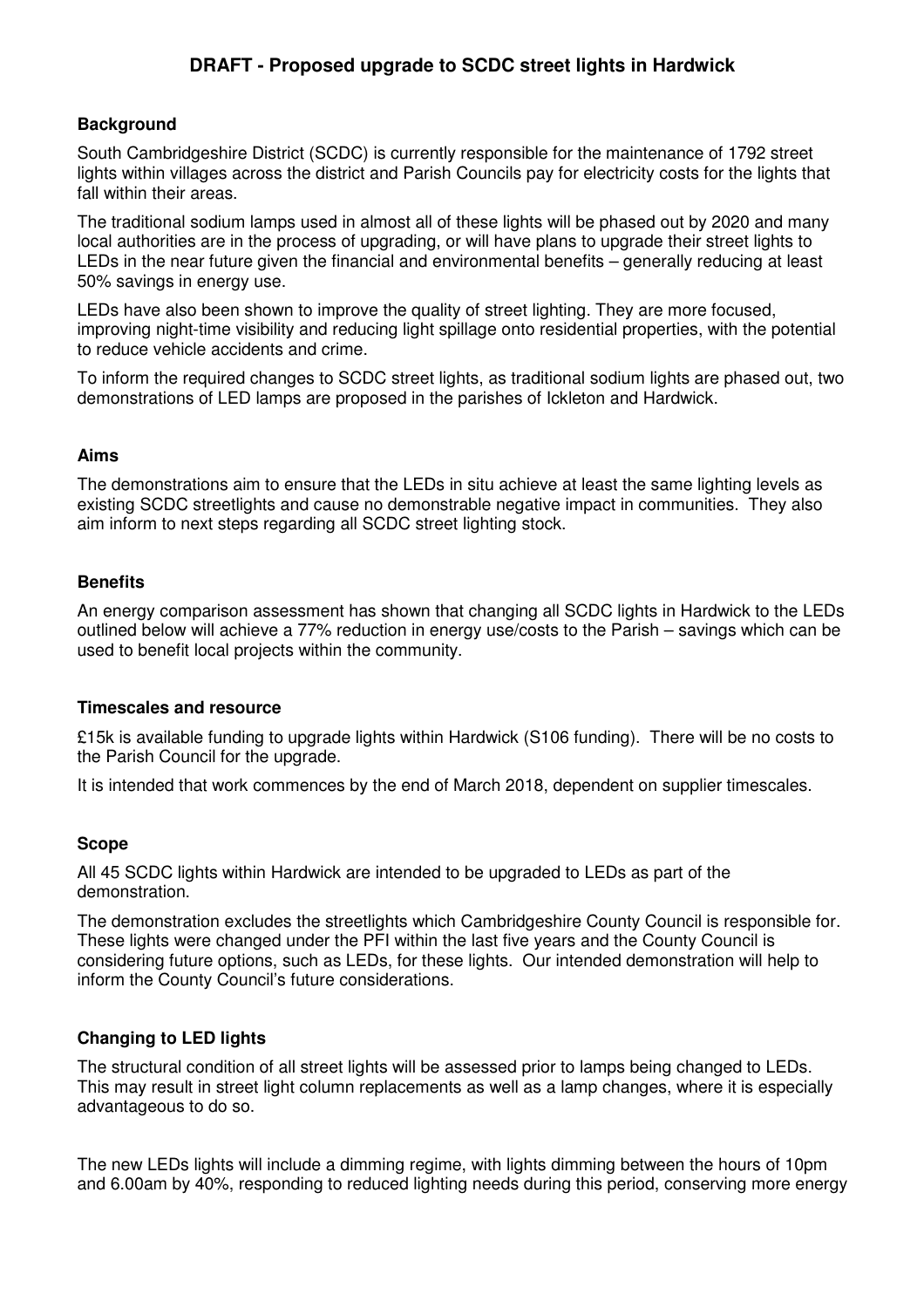and reducing light pollution. This corresponds with dimming levels used by Cambridgeshire County Council (CCC), meaning that all lights within the parish, whether SCDCs or CCCs, will be similarly dimmed.

The current height of the lights will be maintained at 5m and a warm white LED will be fitted, in response to ongoing studies researching the affects of bluer LEDs on the body's circadian rhythm (body clock).

### **Project Communications**

Residents will be notified of timings of works in their areas, with disruption kept to a minimum.

The Parish Council will be kept informed of project timescales and progress and will be asked for feedback on the demonstration aims.

Cambridgeshire County Council will also be kept informed of project timescales and outcomes.

#### **A future view…**

Upgrading street lights to LED is the first step in a range of potential opportunities to provide additional services to communities, taking advantage of existing street lighting infrastructure and street furniture. With an even and widespread distribution, readily available power and integrated connectivity, numerous examples already exist of local authorities who have used 'smart street lighting' to provide added value to traditional street lights. Street lighting infrastructure can be used to host charging points for electric vehicles, and as a base for public Wi-Fi and communication networks. Further examples include the addition of data collection devices such as environmental monitoring sensors, traffic optimisation, smart parking and public safety. These are opportunities that can be explored further.

#### **SCDC Officer Contacts**

Helen Taylor, Development Officer

t: 01954 713452 | m: 07740910649 | e: helen.taylor@scambs.gov.uk

Paul Quigley, Head of Environment Commissioning

t: 01954 713134 | m: 07980 781436 | e: paul.quigley@scambs.gov.uk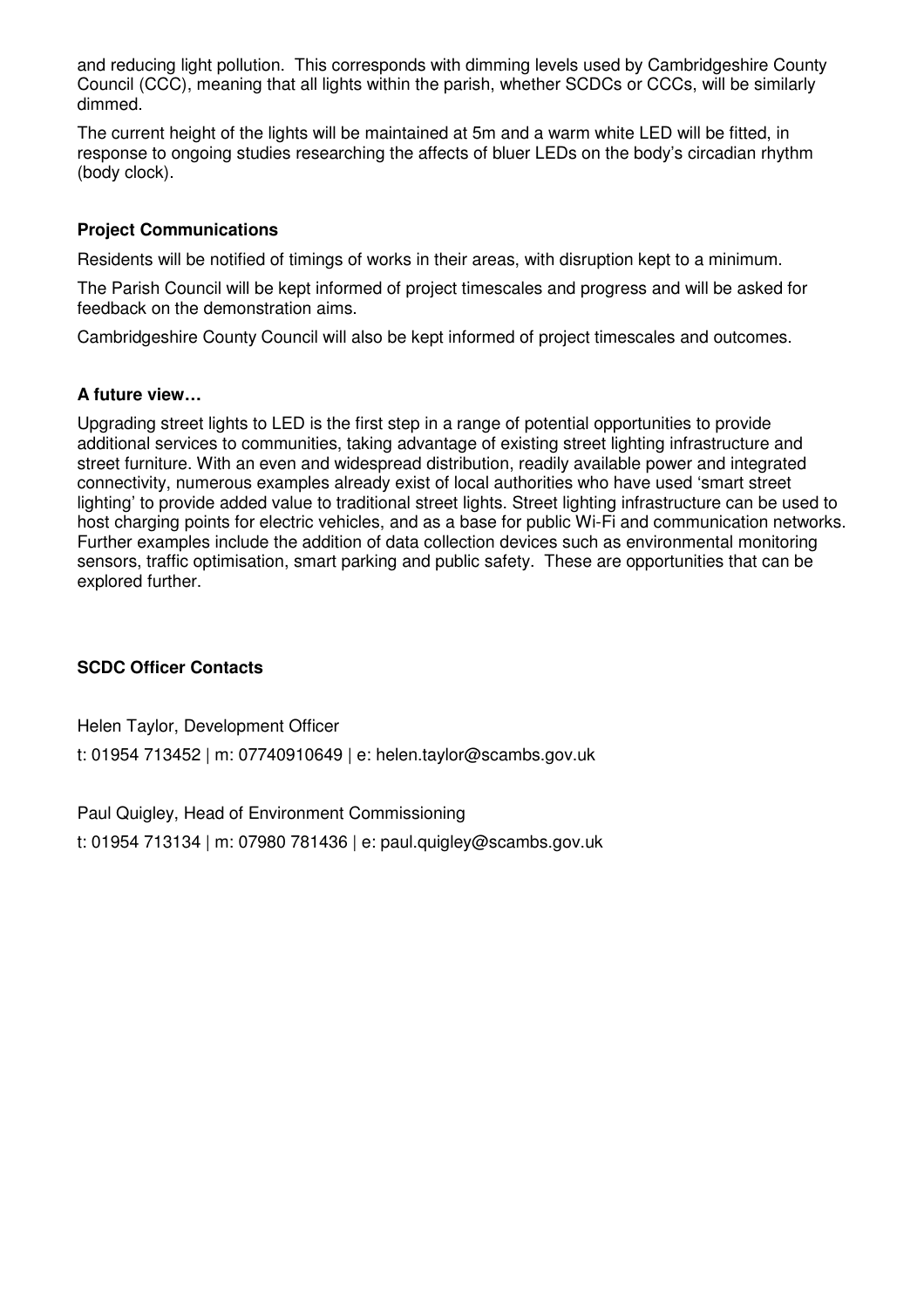





**South Cambridgeshire District Council** 

# **The speed limit on this road is**

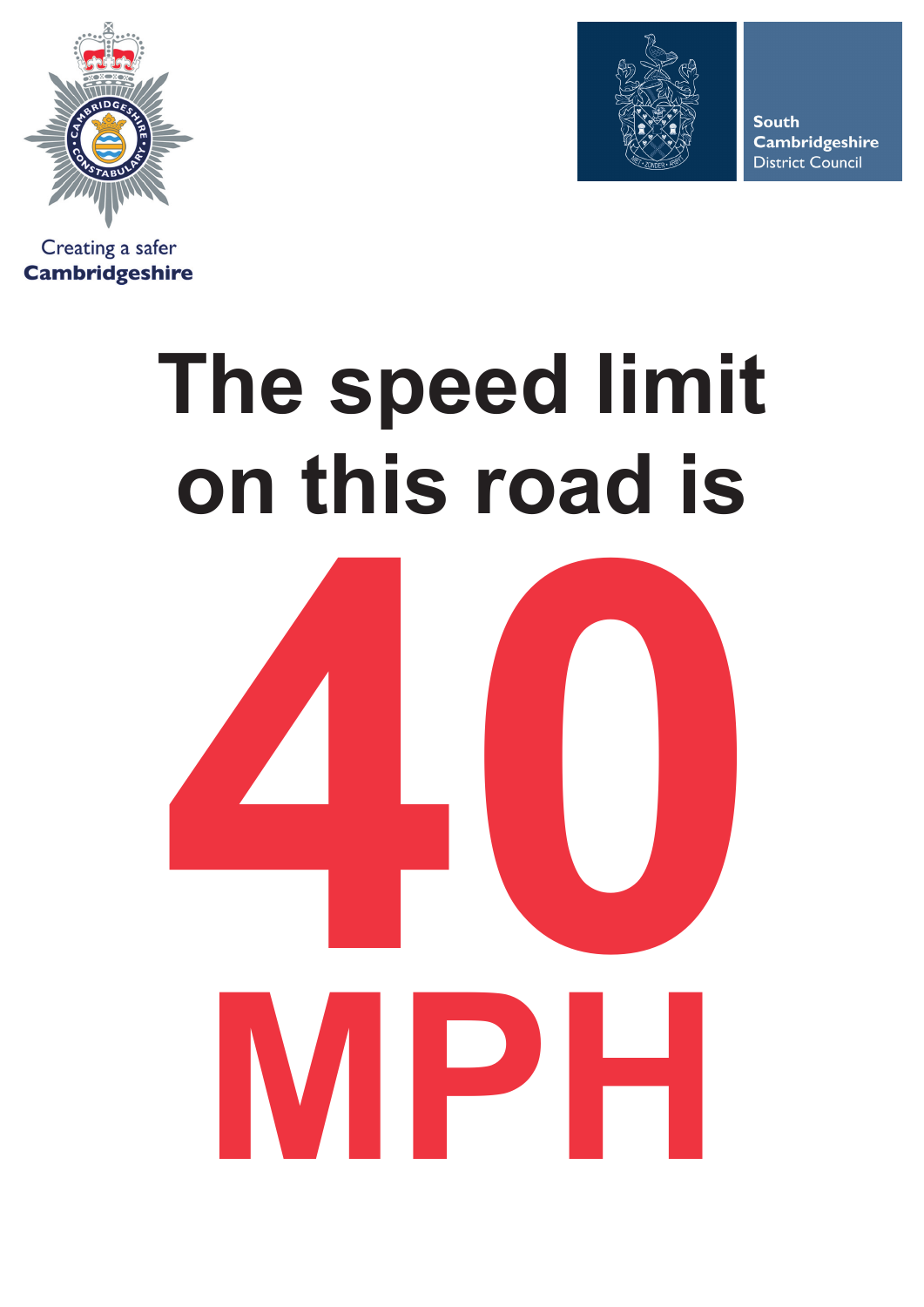

# **Speed Stickers Templates – Guidelines**

- The District Council is no longer providing supplies of Speed Stickers. However if a Parish wishes to produce and distribute stickers for their communities, templates are now available for 30mph and 40mph
- Printing can be arranged through a printer of the Parish Council's choice: it's best to get a number of quotes as prices can vary from printer to printer. The SCDC Print Room is able to provide you with a quote and can be contacted at [Print.Room@scambs.gov.uk](mailto:Print.Room@scambs.gov.uk)
- Stickers are printed to A4 size. When the stickers were previously printed the following specification was used:

*"Digitally printed single sided onto Vinyl self-adhesive labels, Labels supplied kiss cut, Packed in 120s"*

However there are different methods available so best to discuss with your printer

- Issuing four stickers per household provides two stickers for each black and blue bin, and allows for a bin to be positioned each week with the stickers visible to both directions of traffic
- Stickers are best distributed to the houses at the entrances/exits of a village, however Parish Council's may wish to provide to every house on particular roads
- Parish Councils who have any further queries can email CommunitySafety@scambs.gov.uk